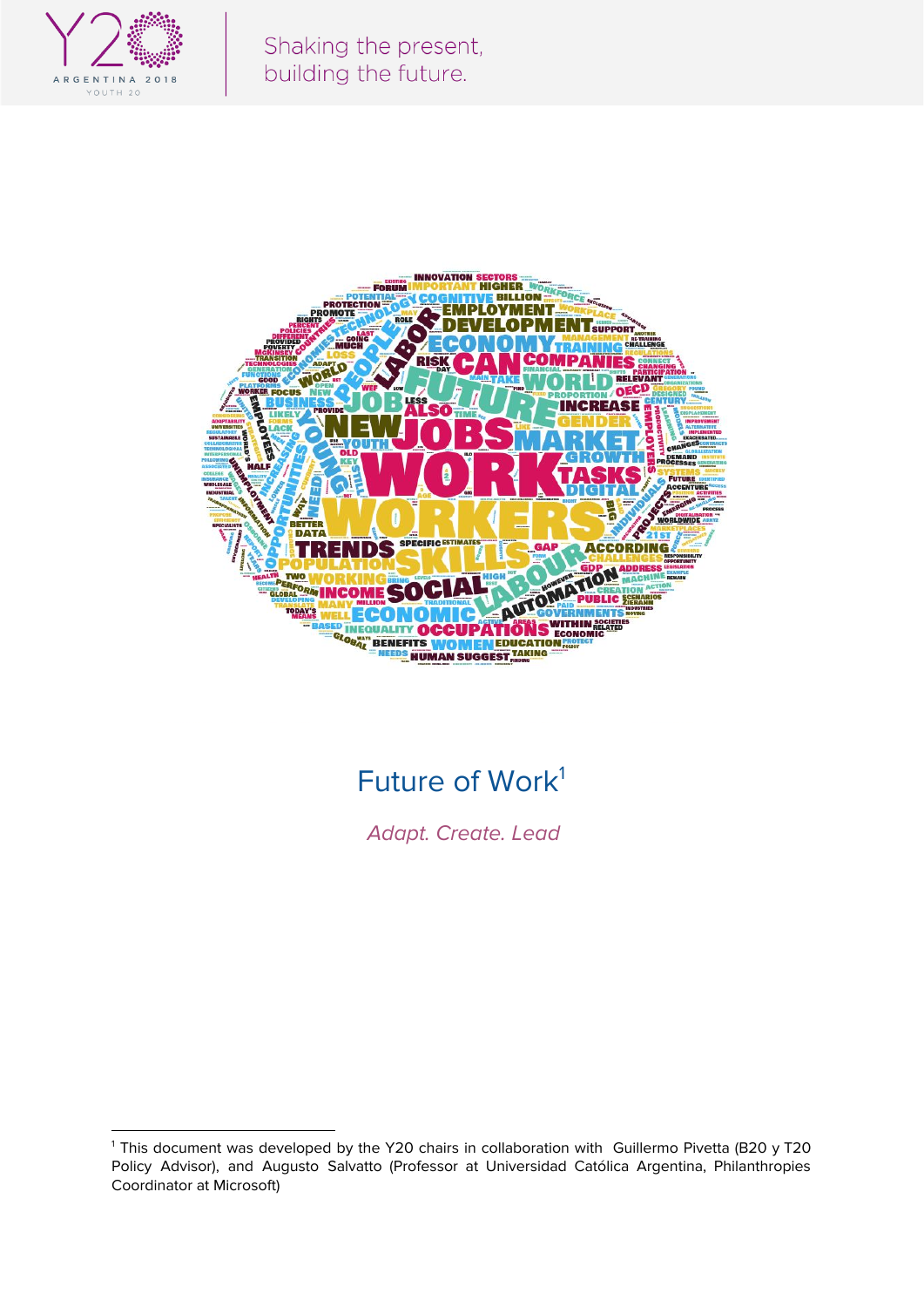

## 1. Introduction

In the last few years there has been an increasing focus on the future of jobs. The trends suggest improvement in technology, obsolescence of jobs and tasks, new areas and industries appearing. At the same time, old struggles continue to be reality for a high portion of the global population (especially young people).

The UN estimates that roughly half the world's population still lives on the equivalent of about US\$2 a day, and in too many places, having a job doesn't guarantee the ability to escape from poverty. New initiatives are using technology to connect, support and take action regarding working conditions in the collaborative economy, but still a large proportion of young workers earn about 20% less that the generation before them, despite of attending college at a much higher rate. At the same time global unemployment increased from 170 million in 2007 to nearly 202 million in 2012, of which about 75 million are young women and men. New and atypical employment is at high risk of being informal.

According to the Euromonitor international, half of the population in the world is under 30 years old, 89.7% of them living in emerging and developing economies, particularly in the Middle East and Africa $^2$ . There are more young people in the world than ever before, creating unprecedented potential for economic and social progress. The right policies and incentives to promote a future of work embracing new possibilities and solving old challenges are crucial to accomplish it.

How are we going to cope with dramatic changes in labour? What are the trends that are shaping the labour market? What other strategies to foster young employment could be implemented? How does youth understand and participate in the development of these strategies? What kind of strategies can be implemented to upgrade employees digital skills taking into account enterprises' needs? What are the policies needed to provide protection for workers?

**What should we do today to ensure a better future of work?**

#### 1. 1. Objectives

The Future of Work Task Force will focus on the most pressing issues and trends in today's labour market and its interactions with other sectors and areas of human development. We aim to trigger the dialogue and information exchange for young

<sup>2</sup> Euromonitor International (2012) Special Reports: The world's youngest populations. Link: <https://blog.euromonitor.com/2012/02/special-report-the-worlds-youngest-populations.html>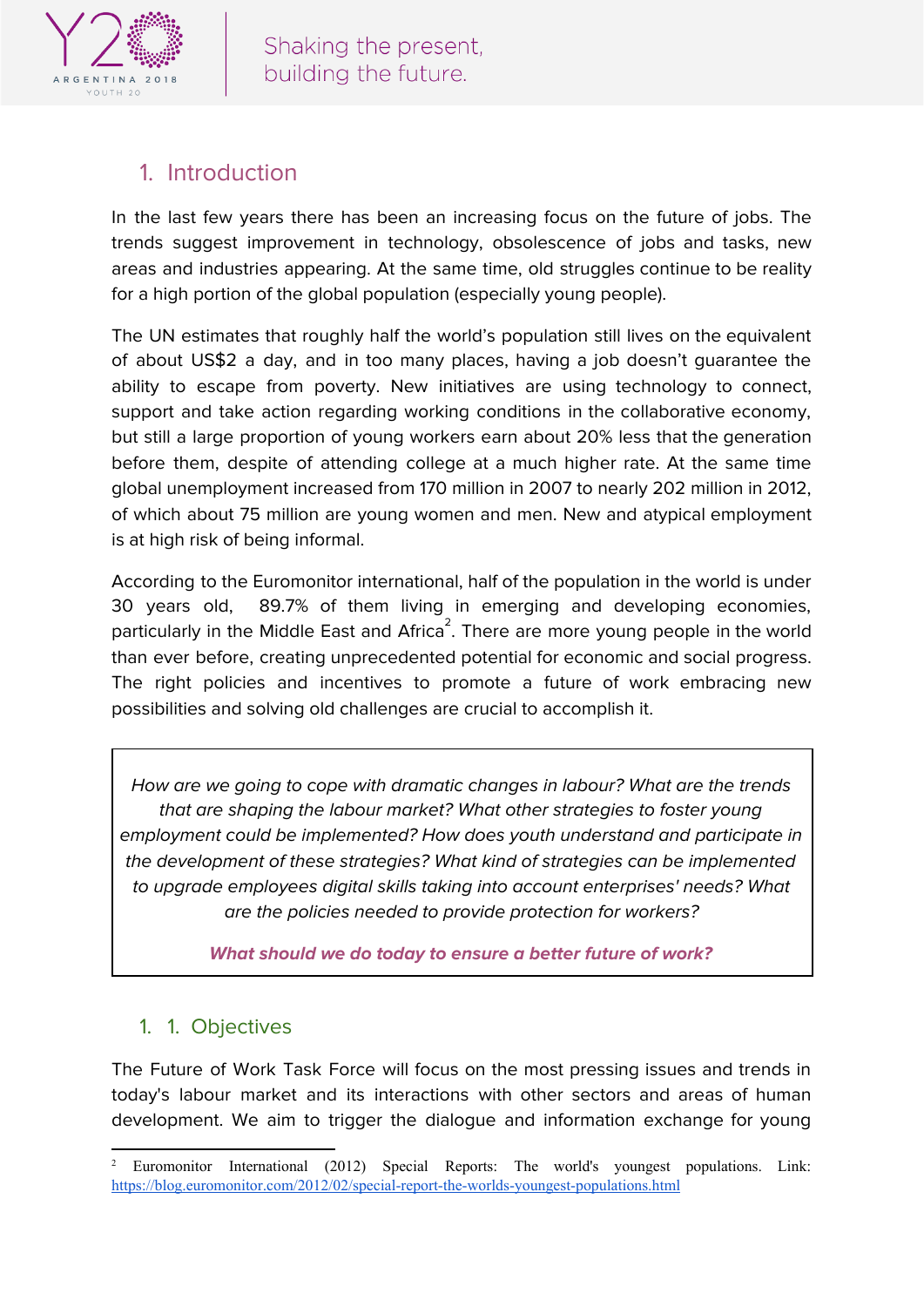

delegates to generate informed and relevant policy suggestions, as well as promote public and social innovation projects on the matter.

Policy suggestions and projects that address the future of work should include the perspective of today's workers and the ones that are trying to join the workforce. This also means considering how the workplace of the 21st century should look like when productivity and well being are the key, and how many hours should the working day last.

During the Y20 process we expect to:

- **1.** Reach a common understanding of the main trends in today's labour market and the possible result in the future.
- **2.** Understand the connections between human and machine labour, and the training and skilling needs related to it.
- **3.** Identify the role of the different stakeholders involved in the 21st century world of work.
- **4.** Propose a series of public policies based on the goals defined and design a theory of action to bridge the gap between policy and practice.
- **5.** Propose a series of social and public innovation projects that can be carried out by individuals, organisations and communities to face the challenges and trends related to the future of work.
- **6.** Provide information to the governments to complement traditional labor market data by leveraging alternative data sources for labor market intelligence, adapted to the 21<sup>st</sup> century needs.

## 2. Current Trends, Challenges and Opportunities

#### 2.1. Digitalisation, retraining and reskilling

Following the McKinsey Global Institute Report (2017), towards the year 2030 up to 375 millions of people worldwide will need to switch occupations and upgrade skills; automation will bring big shifts to the world of work where 60 percent of occupations are having at least 30 percent of constituent work activities that could be automated. The risk of automation by early 2030s appear highest in sectors such as transportation and storage (56%), manufacturing (46%) and wholesale and retail (44%) but lower in sectors like health and social work (17%) (Pwc, 2018). In contrast, the research of Arntz, Gregory and Zierahn (2016) taking into account the heterogeneity of workers' tasks within occupations found that on average across the 21 OECD countries, only 9% of jobs are automatable. Until now, there has been job concentration in both very high and very low skill, with those in the middle taking the brunt on the impact. McKinsey scenarios show that wage polarization could be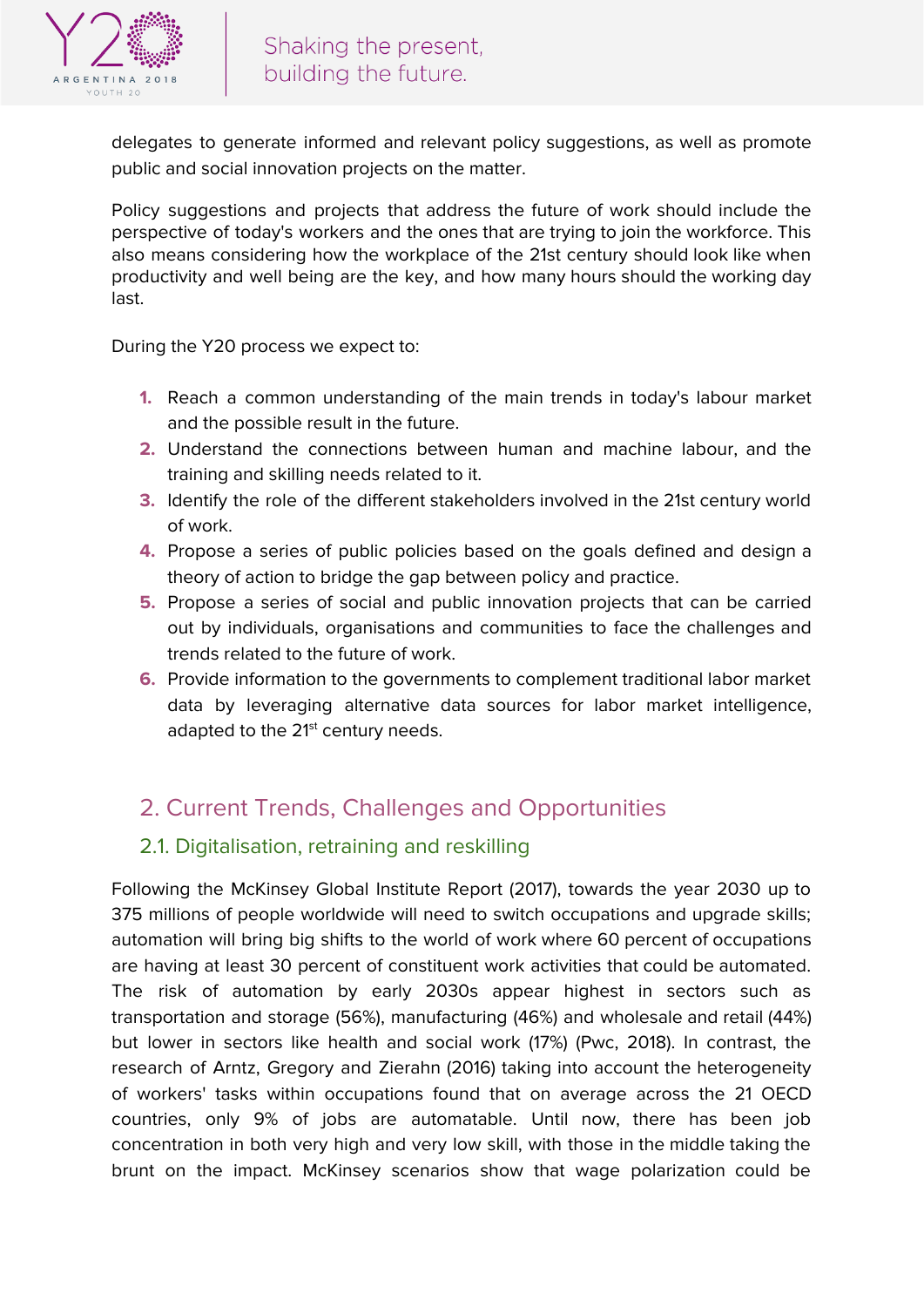

exacerbated in advanced economies -low-wage occupations will increase and middle-income occupations will have the largest employment declines- meanwhile in developing countries with a growing middle class (India & China) middle-wage jobs will grow quickly as these economies develop.

According to the World Economic Forum (WEF), the risk of job losses is equal between men and women, but given that women have fewer opportunities to transition to more high-skilled occupations or the fastest growing areas of job-creation related to STEM, current trends seem to widen the gender gap excluding, underpaying, overlooking and exploiting half of the world's population.

Recent debates about the future of jobs have mainly focused on whether or not they are at risk of automation (Arntz, Gregory and Zierahn, 2016; Frey and Osborne, 2013; McKinsey Global Institute, 2017; ) generally minimising the potential effects of technological change on job creation, and the complexities that arise between other relevant trends including, globalization, demographic change, environmental sustainability, urbanization, increasing inequality, and political uncertainty $^{\rm 3}.$ 

<sup>3</sup> **Technological Change:** "History shows that technology optimism can slide into determinism, though there is a mirror image of this logic: people tend to underestimate the huge effects of technology over the long term (…) new materials and processes, leveraging digital tools that allow improved real-time measurement, experimentation and replication, are inherently complementary such that advances in one domain may feed back into new technologies in a virtuous cycle". **Globalization:** "Over the past three decades, labour markets around the world have become increasingly integrated. Emerging markets face various obstacles in sustaining their historic growth rates, ranging from the prospect of premature deindustrialisation to the task of building high-quality institutions. Sluggish world trade growth since the financial crisis and stiffening protectionist sentiment have challenged the decades-old rule of thumb that trade grows faster than GDP, raising concerns that globalisation has structurally 'peaked'". **Demographic Change:** "The global economy has passed an important demographic threshold: dependency ratios – the ratio of non-working age population to working age population – have begun to rise after nearly half a century of declines. With labour inputs slowing in advanced economies, the importance of productivity in driving overall growth and policy in boosting labour force participation has increased". **Environmental Sustainability:** "Climate change has wide-ranging consequences for many industries. Agriculture, tourism, insurance, forestry, water, infrastructure and energy will all be directly affected, though linkages with socio-economic and technological systems mean that risks can accumulate, propagate and culminate in even larger impacts (…) Structural changes associated with the green economy are fundamentally dependent on government policy. The number of supportive regulations has grown across the world. Although initiatives are likely to be set nationally rather than multilaterally, remain tied to specific sectors and technologies and are vulnerable to political reversals". **Urbanization:** "Today, over half of the world's population live in cities, a number that is expected to grow to 70% by 2050. Cities are magnets for high-value, knowledge-intensive industries, where physical proximity enables collaboration and firms and workers benefit from enhanced labour pooling and matching. However, in many advanced economies infrastructure investment as a proportion of total government expenditure has been trending downwards for decades, with serious questions around the quality of existing infrastructure". **Increasing Inequality:** "Countries with higher levels of income inequality tend to have lower levels of mobility between generations. A number of factors have driven higher inequality, including the impact of technology and globalisation, failings of the educational system, anticompetitive practices, weaknesses in corporate governance, the decline in union membership and the progressivity of the tax system". **Political Uncertainty:** "The trend towards policy uncertainty is a function of structural changes in political systems – above all, the rise in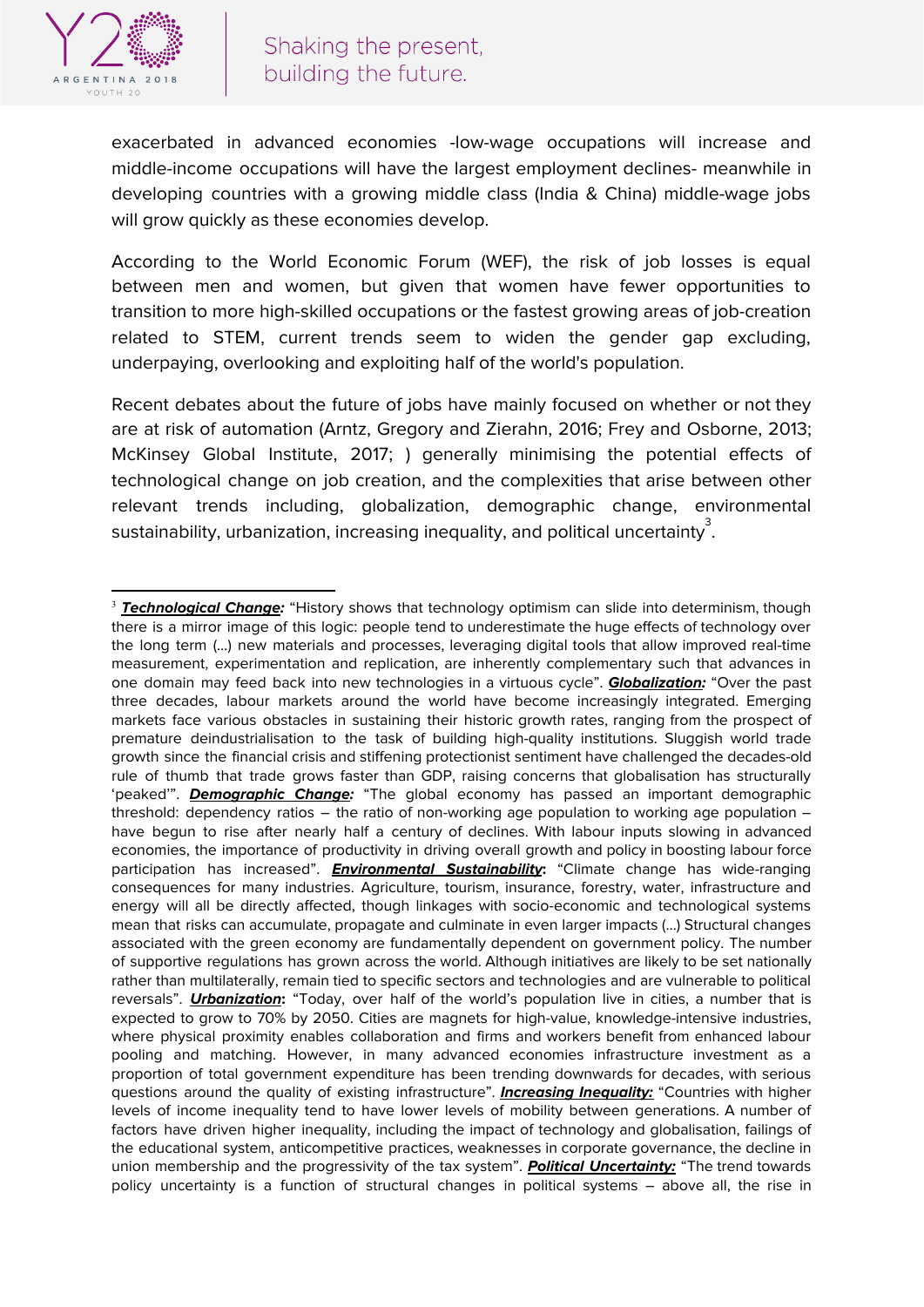

Findings about skills and automation suggest that occupation redesign coupled with workforce retraining could promote growth and reduce loss of jobs (Bakhshi, Downing, Osborne and Schneider, 2017). They also found an increasing demand for interpersonal skills (teaching, social perceptiveness and coordination), higher-order cognitive skills (originality, fluency of ideas and active learning) and systems skills considering the occupation trends in the UK and the US.

Moreover, automation may lead to lower unit costs and prices which stimulate higher demand for products, where the surplus income from innovation can be converted into additional spending, so generating demand for extra jobs in more automationresistant sectors (Gregory, Salomons and Zierahn, 2016). However, structural changes disrupt employment levels and occupational patterns, affecting jobs that are the cornerstone of people economic and social lives (World Bank, 2012) generating technology anxiety. Although the jobs can be re-defined as machines perform routine tasks and workers perform the rest. It fails to harness the complementarities between technical and interpersonal skills, with a high potential for job creation in tasks and occupations complemented by automation; while amplifying the comparative advantage of workers in supplying problem-solving skills, adaptability, and creativity (Autor, 2015). As well also, for example in the case of an ageing population, where industrial robots may be required to maintain economic growth in response to lower labour force participation (Acemoglu and Restrepo, 2017). Furthermore, with the availability of big data and specific algorithms, AI is disrupting jobs through a wide range of non-routine cognitive tasks that are becoming computerized -fraud detection, healthcare diagnostics, legal and "white-collar" financial services (Frey and Osborne, 2013; EY, 2016).

Digitalisation has opened the ground for new forms of work organisation. Though the "platform economy" may bring efficiency in matching workers to jobs and tasks, it also raises several questions about wages, labour rights and access to social protection for workers involved (OECD, 2016). The World Economic Forum "The future of Jobs"states that two job types stood out as important new and emerging job categories and functions: **data analysts, specialized sales representatives,** organizational development specialists, engineering specialties such as materials, bio-chemicals, nanotech and robotics, regulatory and government relations specialists, geospatial information systems experts and commercial and industrial designers.

Actually, 56% of the adult population have no ICT skills to fulfill the simplest set of task in a technology-rich environment. In 2016, The United States, had 600,000 open computing jobs but produced only 40,000 new four-year computer science

partisanship which has impeded compromise and effective negotiation, reinforced by the growth in the scale and complexity of government regulation". (Bakhshi, Downing, Osborne and Schneider, 2017)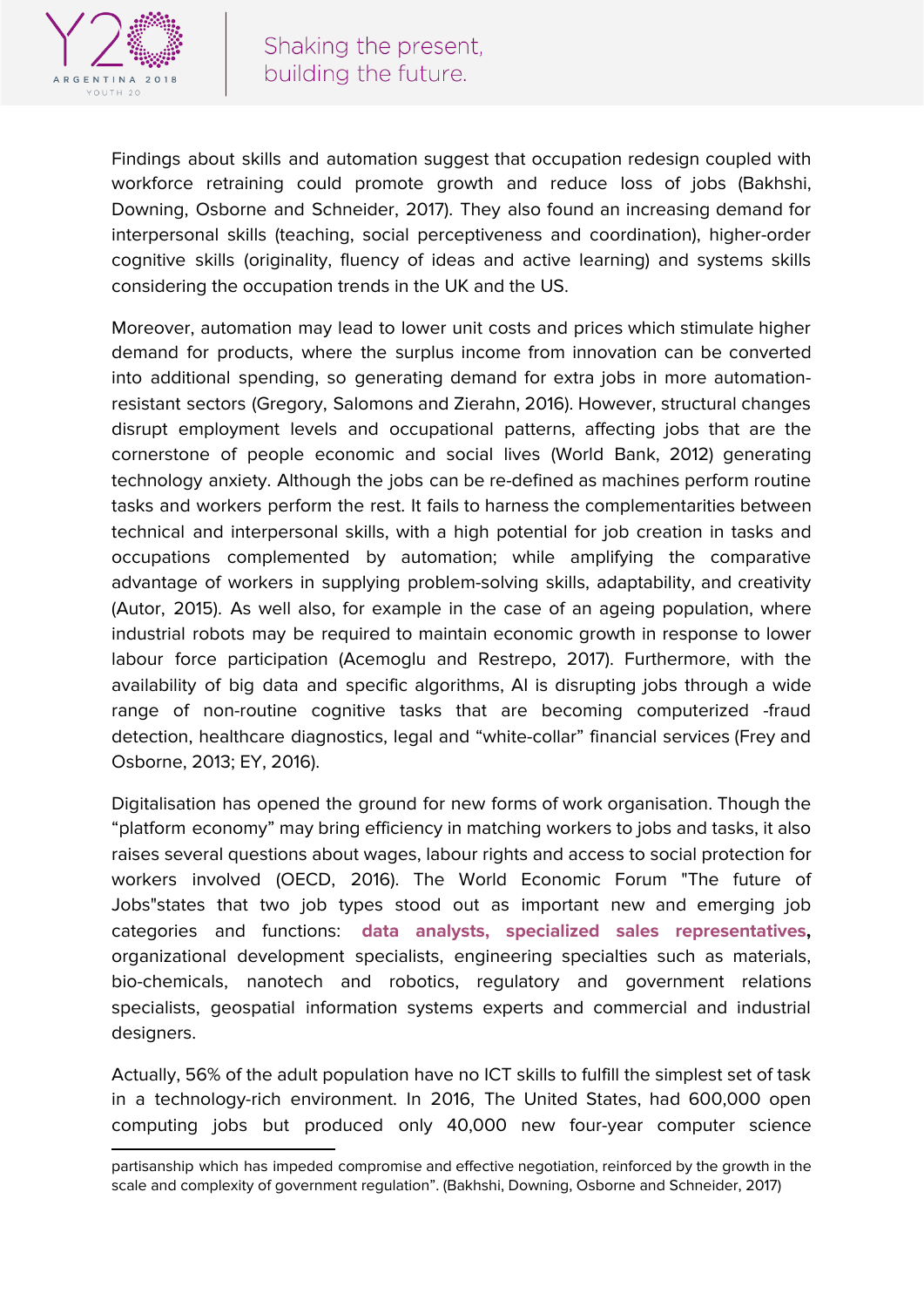

graduates. In Brazil, 67% of companies identified the lack of qualifications in the current labor force as a key roadblock to higher productivity. 59% of employers in Argentina said that they faced difficulty in finding skilled labour for open positions. (Ivanschitz & Korn, 2018). Young people, however, are much more ICT proficient than older generations (OECD, 2016a). But, a slow job creation environment is likely to increase the risk that vulnerable youth -such as early school leavers who are neither employed nor in education or training (NEETs)- will be permanently left behind in the labour market (OECD, 2016b). Educational systems have not kept pace with the changing nature of work, resulting in many employers saying they cannot find enough workers with the skills they need. 40% of employers said lack of skills was the main reason for entry-level job vacancies. 60% said that new graduates were not adequately prepared for the world of work<sup>4</sup>.

On the other hand, it's highlighted the growth of the "dependency ratio": an increasing proportion of senior citizens will depend on a decreasing proportion of young people for their standard of living and their pension income, with accompanying financial pressure on social protection systems. On average young net wealth is half as much as old generations with a 20 percent declined wages. And education attainment still an individual's best pathway to financial security (Allison, 2017).

The digital transformation can also open a new opportunity for promoting gender equality. The current gender inequalities prevent most women from engaging in higher education and STEM fields and put them at risk of missing some of the better paid or most promising jobs of the digital age $^5$ . Social and cultural norms can have direct effects on women's access to to and use of technology: they are 14% less likely to own a mobile phone than men (GSMA 2015). However, the characteristics of the digital labour market and the social skills often associated to women are expected to increase rewards on labor markets in the digital age. Initiatives that promote complementarity of social, cognitive and digital skills can lead the way for women into better-paying management and leadership type of jobs $^\mathrm{6}.$ 

The changes and shifts are going to take place in the next 20 years, which means that employees that are currently active are going to be the ones covering the gaps. **Re-skilling and re-training are key to enable thousands of workers to remain in the job market, contributing in a relevant way to the development and economic growth.** Education is not a phase prior entering to the world of work: is a lifelong

<sup>4</sup> McKinsey Global Institute (2017) "A Future that Works: Automation, Employment and Productivity. Executive summary". McKinsey&Company, Link:

[https://www.mckinsey.com/~/media/McKinsey/Global%20Themes/Digital%20Disruption/Harnessing%2](https://www.mckinsey.com/~/media/McKinsey/Global%20Themes/Digital%20Disruption/Harnessing%20automation%20for%20a%20future%20that%20works/MGI-A-future-that-works-Executive-summary.ashx) [0automation%20for%20a%20future%20that%20works/MGI-A-future-that-works-Executive-summary.ash](https://www.mckinsey.com/~/media/McKinsey/Global%20Themes/Digital%20Disruption/Harnessing%20automation%20for%20a%20future%20that%20works/MGI-A-future-that-works-Executive-summary.ashx) [x](https://www.mckinsey.com/~/media/McKinsey/Global%20Themes/Digital%20Disruption/Harnessing%20automation%20for%20a%20future%20that%20works/MGI-A-future-that-works-Executive-summary.ashx)

<sup>5</sup> Sorgner, A.; Krieger-Boden, C.(15/01/2018) Empowering Women in the Digital Age. G20 Insights. Link [http://www.g20-insights.org/policy\\_briefs/empowering-women-digital-age/](http://www.g20-insights.org/policy_briefs/empowering-women-digital-age/) 6 Ídem.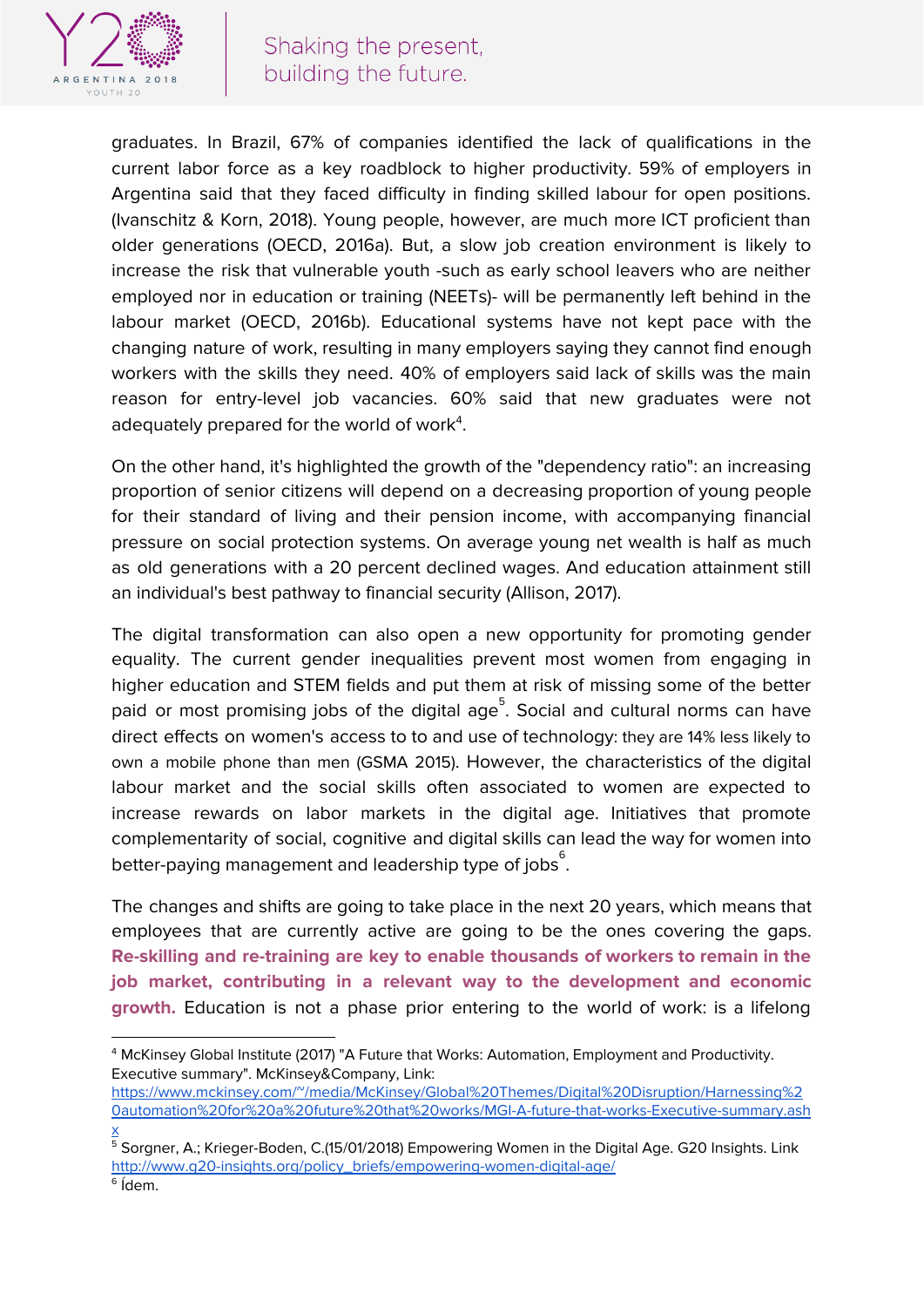

commitment. In the knowledge-based economy, the lack of opportunities for re-skilling can translate into exclusion, poverty and inequality. Considering the impact for development, it is important to think which role every actor has to play: is it responsibility of individuals to keep their own training? Or should be provided by the employers? Or is it a public duty? How universities adapt to the challenge?

#### 2.2. New Rules, Regulations and Digital Transformations

The World Economic Forum "Future of Jobs" (2016) report identifies "Changing work environments" and "Flexible working arrangements" as major trends in the labour market, which means that "organizations are likely to have an ever-smaller pool of core full-time employees for fixed functions, backed up by colleagues in other countries and external consultants and contractors for specific projects". According to the Accenture Workforce Marketplace report (2017), technology is not just changing workplace tools, it's also radically reinventing the way business are designed, built and run.

We are in presence of a management model evolution, from legacy models (with a traditional structure where individuals are hired for a single position and engaged in fixed business functions) to orchestrated talent marketplaces (with people being dynamically teamed by project, based on skills, knowledge, and staffing needs) where business will set a path to become built-for-change companies. In that sense, there are two main aspects that are driving the digital transformation of labor: the online management of work and the on-demand labor force. In the words of Tim O´Reilly: "We have to stop thinking about people working for companies and start making companies work for people". This implies that companies are re-writing the social contract (the relationships and responsibilities that organizations, governments, and society have with workers). Several questions emerge: Who provides worker training for non-traditional employees? Who pays for benefits if someone is a fluid worker, moving between different companies? If freelance workers are between assignments, are they unemployed? (Accenture, 2017).

In general, startups disrupting work argue that existing regulations were designed for another era and do not apply to the gig economy (a labor market characterized by the prevalence of short-term contracts or freelance work as opposed to permanent jobs). However, regulations have a purpose, such as protecting consumers and workers in important ways. Governments need to find the right balance, creating regulatory regimes designed for the future and powered by big data and smart technologies. It's very important pay attention to that income inequality could be greatly exacerbated by wholesale labor displacement and by the dismantling of key elements of the social safety net -such as health care benefits and retirement savings, which are often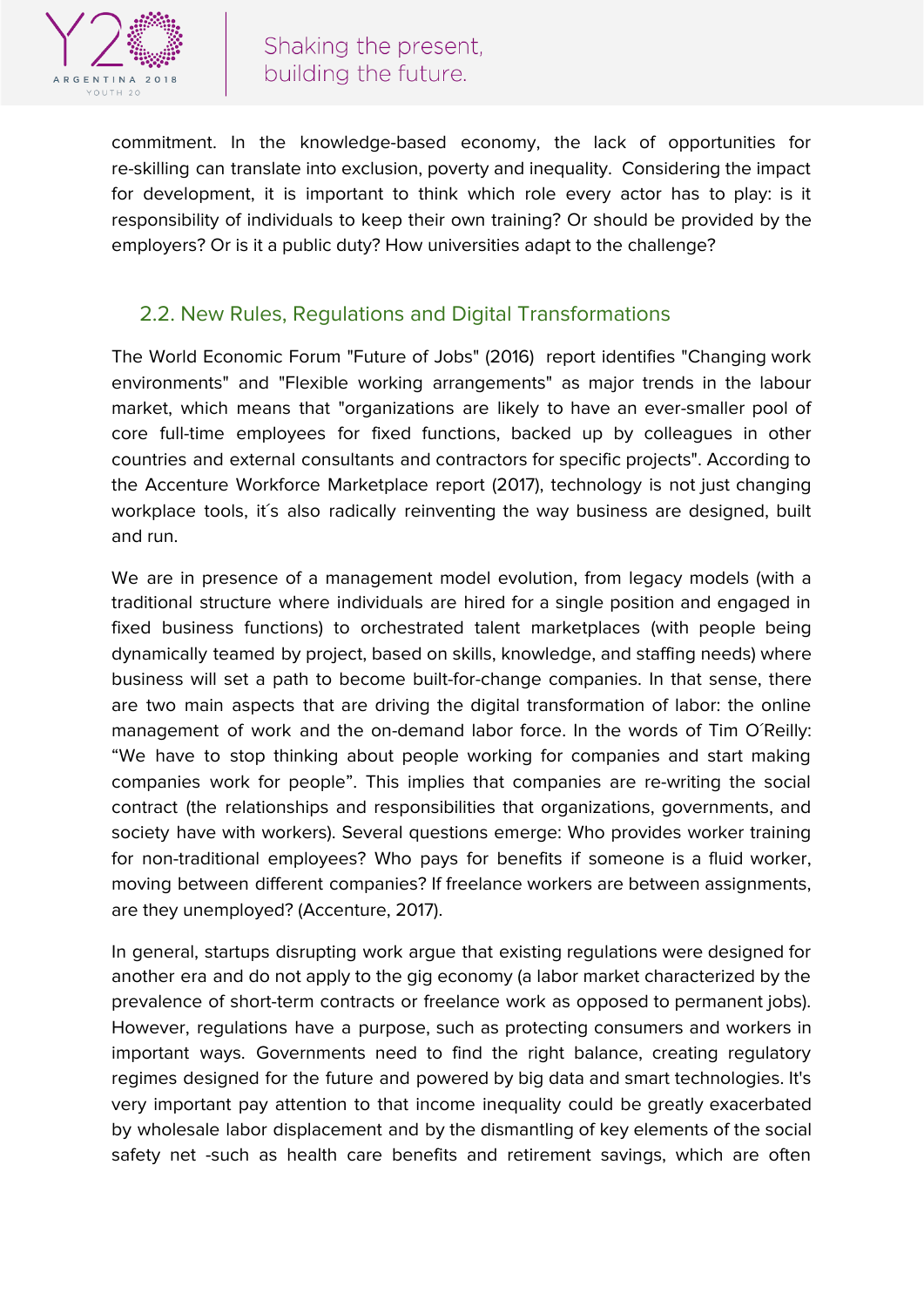

provided through the employer-employee relationship (EY, 2016; OECD, 2017). An alternative way to manage the transition of workers, would be to replace the lost income with an "universal basic income", or a dividend generated by the growth of the economy -proposals that are not intrinsically linked to the challenges presented by automation.

The big challenge for societies, in order to smooth the looming workforce transitions will be a joint combination between maintaining robust economic growth to support job creation, scaling and reimagining job re-training and workforce skills development, improving business and labor market dynamism, and providing income and transition support to workers. According to Tirole (2017), to protect jobs instead of workers will be a bad solution, because jobs will change very quickly in the future; so the strategy to mitigate the loss of jobs, should be achieve good unemployment insurance, together with a big improvement of mass' education. Unemployment and inactivity are more likely to be associated with a loss of human capital in the form of skills depreciation which can translate into a sustained loss of earnings potential for the individual as well as an efficiency loss for the economy as a whole. Following the World Bank report (2012), protecting workers should have primacy if the employment dislocation is limited and if turnover continues to be the norm.

For both the ILO (2017) and the WEF (2018), some youth are in the position to embrace globalization and new technologies, while others are not yet able to take advantage of increase in opportunities. Inclusive education that incorporates a lifelong learning approach was identified as a good strategy in order to address the adaptability to a fast-changing world of work. Moreover, paid internships or other types of work-based learning could also help to improve the employability of youth and assist them in transitioning into the labour market. Knowing that a lack of opportunities for re-skilling can translate into exclusion, poverty and inequality. Is it the responsibility of the individuals to keep their own training? Or should be provided by the employers? Or is it a public duty? How universities adapt to the challenge? How do workers get protection for their rights and benefits? What is the future of Unions?

#### 2.3. The Future of Workers: trends and scenarios

The future of work is ultimately about development and quality of life. With the flexibility of contracts and the low wages, the welfare state comes back to the center of the discussion. How will workers and citizens be motivated in the machine economy? How will governments adapt to remain relevant for the future of work? How we could build a better working world in a world with less work? With massive labor displacement ahead, how will we address income inequality?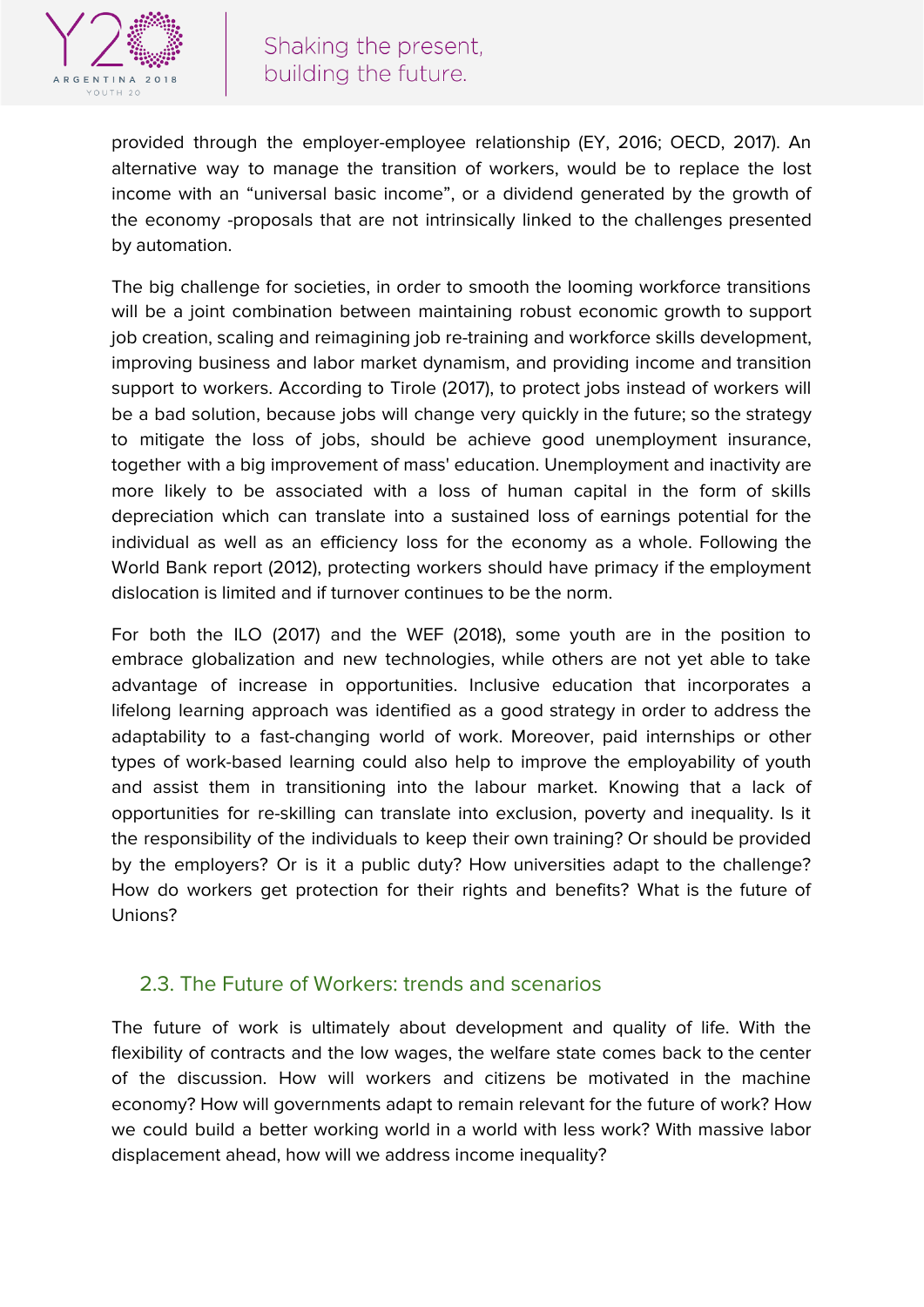

Young workers are increasingly worried about health and retirement benefits for flexible workforces. New initiatives are using technology to connect, support and take action regarding working conditions in the collaborative economy $^7$ , but still a large proportion of young workers earn about 20% less that the generation before them, despite of attending college at a much higher rate.

On top of that, the gender gap is another major debt. According to the Global Gender Gap Report 2017, only 58% of the gender gap in economic participation has been closed worldwide, meaning that many women are still excluded from job opportunities. Recent estimates by the World Economic Forum suggest that "economic gender parity could add an additional US\$250 billion to the GDP of the United Kingdom, US\$1,750 billion to that of the United States, US\$550 billion to Japan's, US\$320 billion to France's and US\$310 billion to the GDP of Germany. Other recent estimates suggest that China could see a US\$2.5 trillion GDP increase from gender parity and that the world as a whole could increase global GDP by US\$5.3 trillion by 2025 by closing the gender gap in economic participation by 25% over the same period"<sup>8</sup>.

EY (2016) see the future of work evolving in two stages: the gig economy (the rise of platforms such as Airbnb, Deliveroo, Didi Kuaidi, Etsy, TaskRabbit and Uber) and the machine economy (driven by AI and Robotics); where these start-ups are already challenging regulations governing the operation of hotels, restaurants, taxis and more. And the rights that have become commonplace -such as collective bargaining, paid time off and insurance against workplace injuries and unemployment- are actually under threat. Meanwhile, the machine economy promises to deliver a "leisure dividend" unlike anything we have seen before. These trends suggest the need of re-thinking how the workplace of the 21st century should look like, how many hours should the working day last, and what happens when the focus is both in productivity  $^{\circ}$  and well being.

For its part, Accenture (2017) predicts that by 2022 compared to traditional full-time employment, talent marketplaces will provide workers with improved earning

https://www.nesta.org.uk/2018-predictions/collaborative-economy-changes-direction <sup>8</sup> WEF. Global Gender Gap Report 2017. Key Findings.

<http://reports.weforum.org/global-gender-gap-report-2017/key-findings/>

 $7$  Alice Casey and Peter Baeck: In 2018 collaborative economy workers will start trully collaborative organisations to disrupt the marketplace once again.

<sup>&</sup>lt;sup>9</sup> "According to a 2012 study from McKinsey Global Institute, the average knowledge economy worker spends 28% of his or her time just reading and answering e-mail. Another study found that the typical office worker goes only 11 minutes without being interrupted, and that, once interrupted, it takes an average of 25 minutes to return to the original task".

[https://www.weforum.org/agenda/2017/01/your-workplace-is-terrible-for-your-brain-5-ways-to-change-t](https://www.weforum.org/agenda/2017/01/your-workplace-is-terrible-for-your-brain-5-ways-to-change-that?utm_content=bufferf2403&utm_medium=social&utm_source=facebook.com&utm_campaign=buffer) [hat?utm\\_content=bufferf2403&utm\\_medium=social&utm\\_source=facebook.com&utm\\_campaign=buffe](https://www.weforum.org/agenda/2017/01/your-workplace-is-terrible-for-your-brain-5-ways-to-change-that?utm_content=bufferf2403&utm_medium=social&utm_source=facebook.com&utm_campaign=buffer) [r](https://www.weforum.org/agenda/2017/01/your-workplace-is-terrible-for-your-brain-5-ways-to-change-that?utm_content=bufferf2403&utm_medium=social&utm_source=facebook.com&utm_campaign=buffer)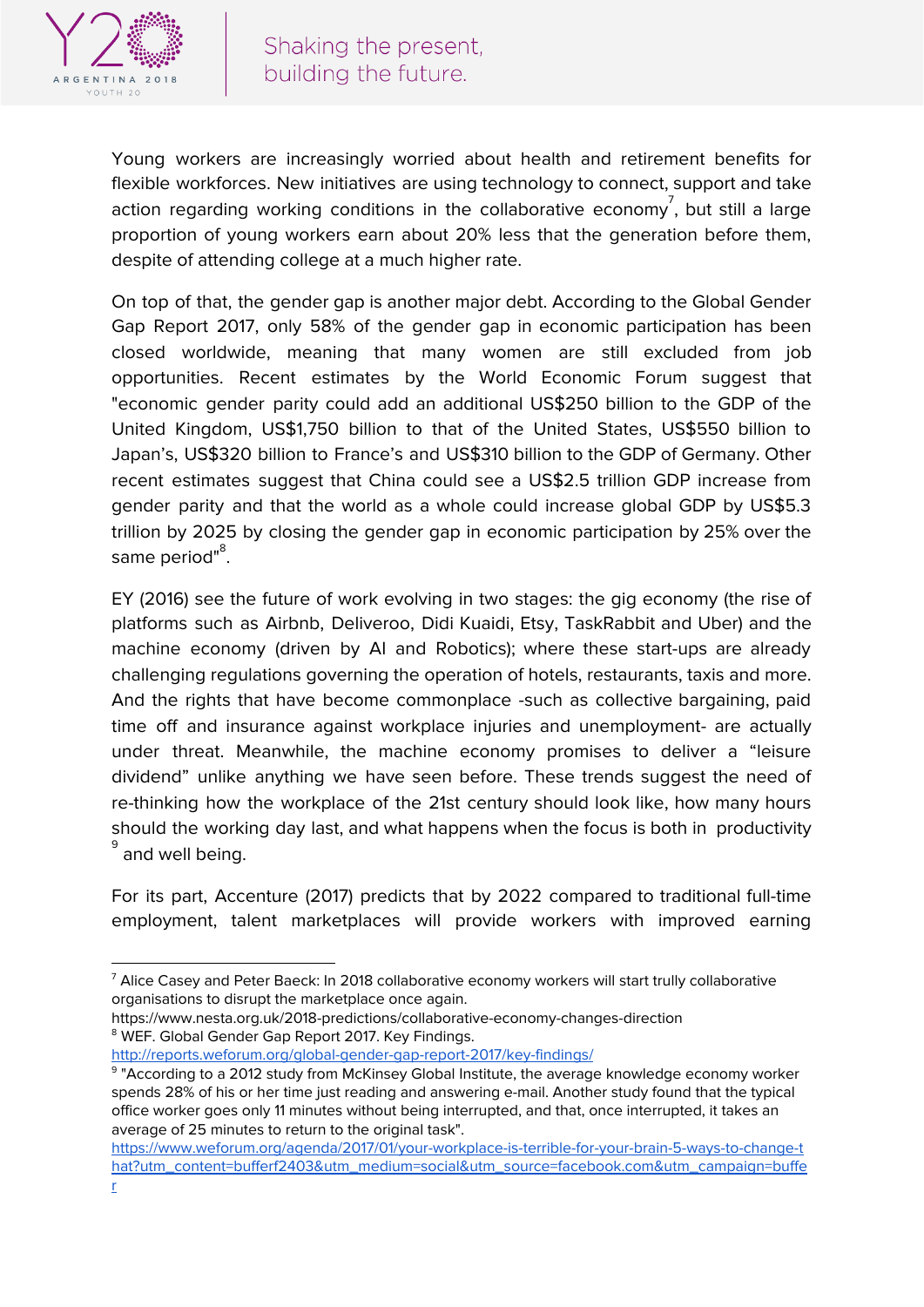

opportunities, more rewarding work, secure benefits, and respected credentials; all industries will have new, dominant leaders with business structures based on small cores and powerful ecosystems; on-demand labor platforms will emerge as a primary driver of economic growth in developed and emerging economies worldwide; and management models will be replaced, having been displaced by digitally connected marketplaces.

Deloitte Review (2017), highlights other aspect that is very important, that cognitive technologies perform tasks and not jobs or entire processes; but a human worker within a business process can typically perform a variety of tasks. So, this suggests that cognitive work redesign efforts within companies should focus on how specific tasks that are supported with cognitive tools fit within broader processes, as a good method to think about how humans can be redeployed to activities and tasks within processes that make the best use of their capabilities. In this case, Augmented Reality (AR) can offer more realistic training, speed up repetitive tasks, and even introduce entirely new forms of work.

Megatrends provide the context for future worlds (rapid advances in technological innovation; the changing size, distribution and age profile of the world's population; significant increase in the world's population moving to live in cities; power shifting between developed and developing countries; and depleted fossil fuels, extreme weather, rising sea levels and water shortages) but they don't dictate their shape or features at a specific point in time. In that sense, how societies respond to the challenges and opportunities which the megatrends bring will determine the worlds (and different scenarios) in which the future of work plays out $^{10}$  (UKCES, 2014; Salazar-Xirinachs, 2016; WEF 2016; PwC, 2017).

Related to the new enterprise models and forms of contracting, Salazar-Xirinachs (2016) mentions two options: (a) establish a new category of "independent workers" and protect them with special legislation; or (b) recognize that they are de facto employees and protect them under existing legislation".

The future of work, is not only about finding creative ways to deal with unemployment, it is mainly about human development. Therefore, there are global commitments organized based on the Sustainable Development Goals (SDGs), which should guide

<sup>10</sup> "Collectivism versus individualism: Will 'me first' prevail, or will societies work together through a sense of collective responsibility? What is the role of government in balancing a strong economy with the interests of its people? Regions and countries – and even cities – will inevitably take a different view on the level of state intervention needed". "Integration versus fragmentation: Will digital technology inevitably mark the end for large companies? Technology has allowed tiny businesses to tap into a vast reservoir of information, skills and financing that used to be available only to large organisations. Through the use of technology, small has become powerful. Government actions can incentivise or penalise larger businesses,

or encourage small business and start-ups". PwC (2017)<br><sup>"</sup> "The risks and conditions of the collaborative economy (low income, lack of social security, health insurance and pensions) lead to different questions: how to expand coverage and make it easier for all workers to contribute to social security and to be insured against disability and illness? How to ensure that health and pension benefits belong to the worker and are not linked with the employer? What financial and legal mechanisms can be established so those benefits follow the worker throughout his or her working life, regardless of employment status (portability of benefits)? How to achieve representation, freedom to organize and freedom to bargain collectively for workers in the "collaborative economy"? How those workers can advance their interests?" (Salazar-Xirinachs, 2016)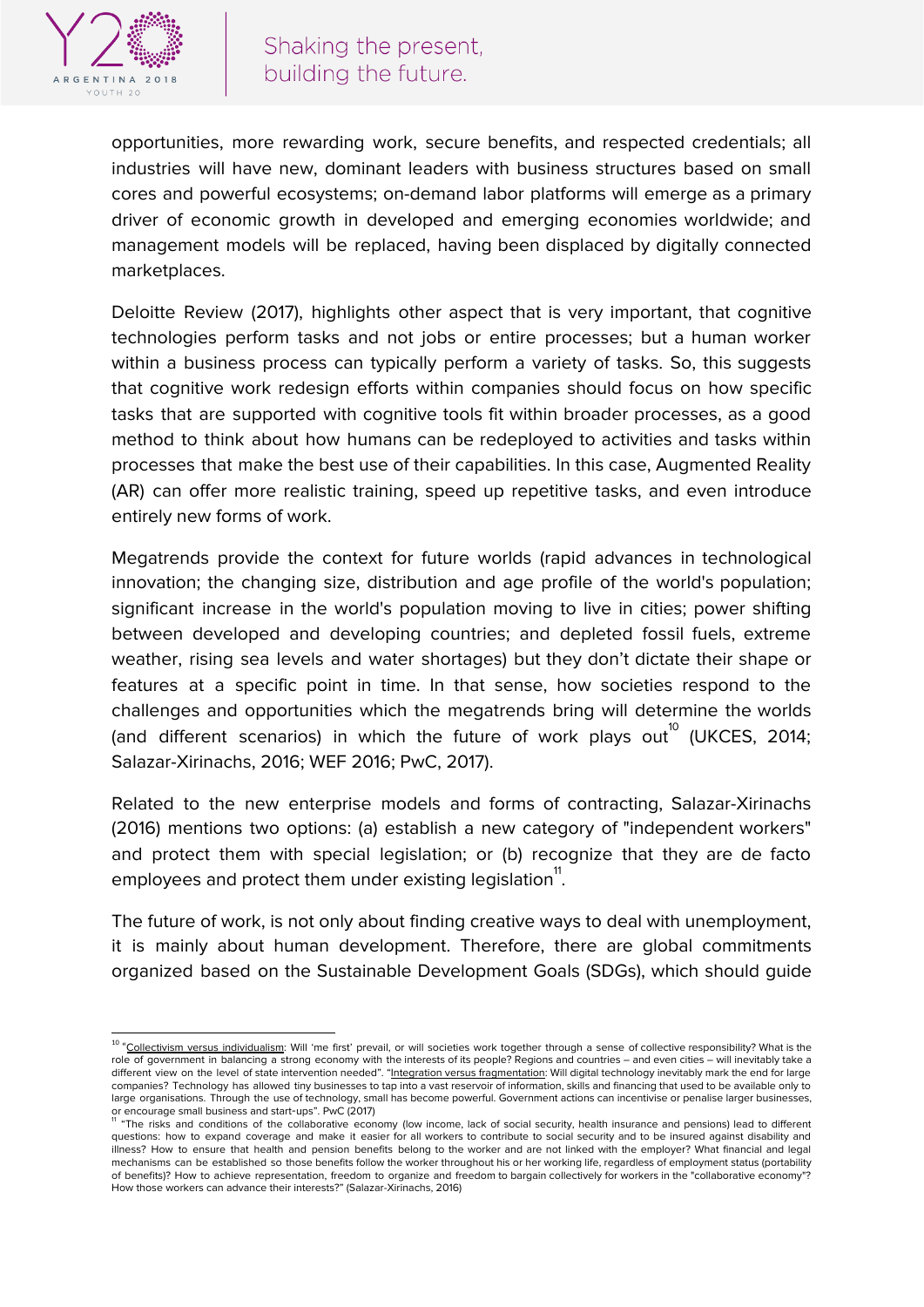

decisions and actions. For example, the sustainable development goal  $8^{12}$  ("Promote sustained, inclusive and sustainable economic growth, full and productive employment and decent work for all"). According to ILO (2017) "Policy-makers need to understand the challenges that young people face in the labour market, to capture their voices and amplify them (…) young people are the future drivers of our governments, economies and societies. There is also a need to address the representation of youth in trade union movements, taking into consideration the new reality in the world of work, as an increasing number of youth are

This generation has the opportunity to rethink how workers engage with their jobs and how digital labor platforms can better connect individuals, teams, and projects. To make it successfully and not painful, governments, NGOs and private companies must take an active role to prioritize, incentivize, and drive new programs to empower workers to have the skills they need for new occupations.

#Employment, #Education, #Economy, #Development #Technology

<sup>&</sup>lt;sup>12</sup> "Promote development-oriented policies that support productive activities, decent job creation, entrepreneurship, creativity and innovation, and encourage the formalization and growth of micro-, small- and medium-sized enterprises, including through access to financial services". "By 2030, achieve full and productive employment and decent work for all women and men, including for young people and persons with disabilities, and equal pay for work of equal value". "By 2020, substantially reduce the proportion of youth not in employment, education or training". "Protect labour rights and promote safe and secure working environments for all workers, including migrant workers, in particular women migrants, and those in precarious employment". "By 2020, develop and operationalize a global strategy for youth employment and implement the Global Jobs Pact of the International Labour Organization". Link: <https://sustainabledevelopment.un.org/sdg8>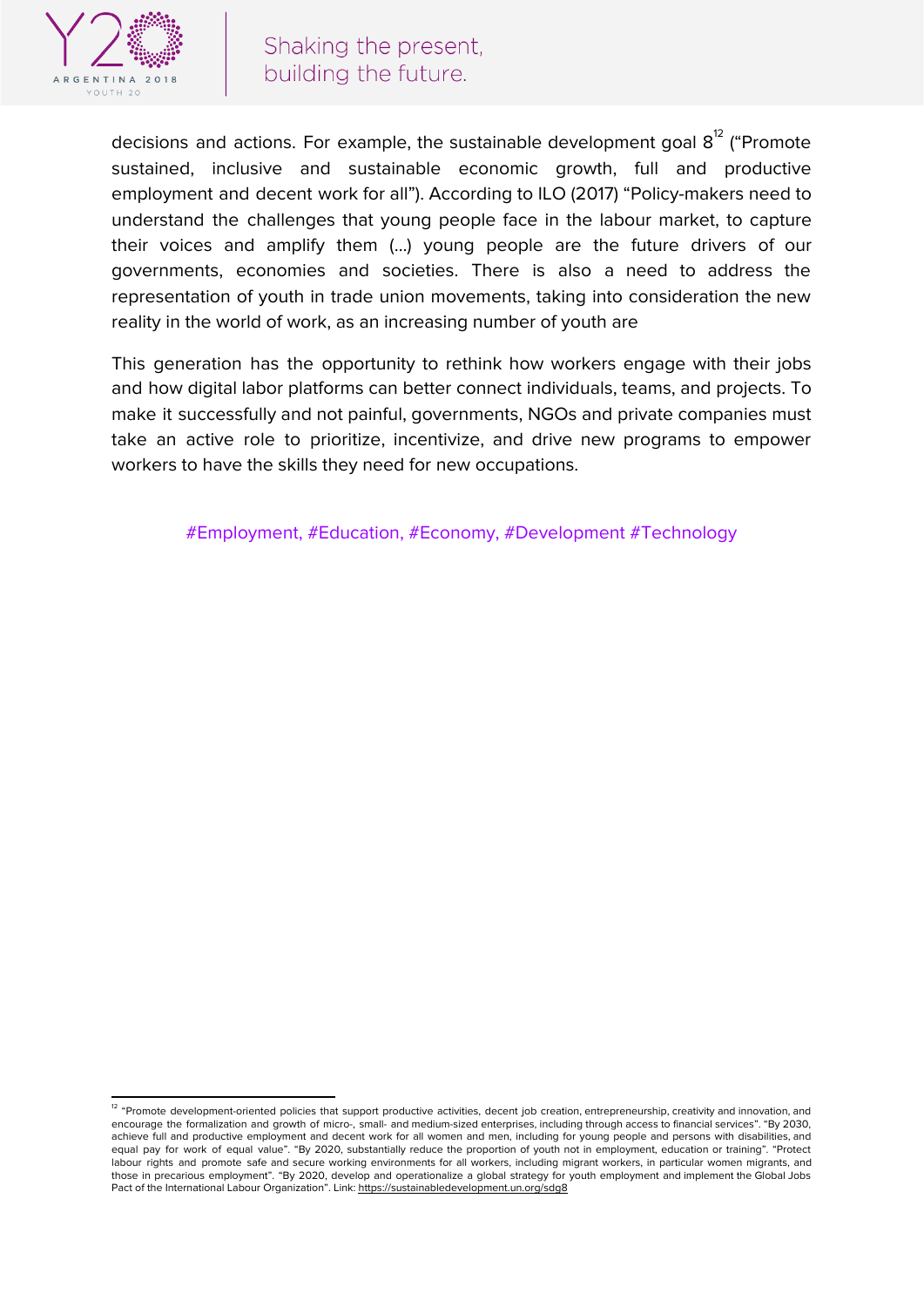

### References

Accenture (2017) "Workforce Marketplace. Invent Your Future". Link: [https://www.accenture.com/t20170125T084846Z\\_\\_w\\_\\_/us-en/\\_acnmedia/Accenture/](https://www.accenture.com/t20170125T084846Z__w__/us-en/_acnmedia/Accenture/next-gen-4/tech-vision-2017/pdf/Accenture-TV17-Trend-3.PDF) [next-gen-4/tech-vision-2017/pdf/Accenture-TV17-Trend-3.PDF](https://www.accenture.com/t20170125T084846Z__w__/us-en/_acnmedia/Accenture/next-gen-4/tech-vision-2017/pdf/Accenture-TV17-Trend-3.PDF)

Acemoglu, D., Restrepo, P., (2017) "Robots and jobs: Evidence from US labor markets". NATIONAL BUREAU OF ECONOMIC RESEARCH. USA. Link: <http://www.nber.org/papers/w23285.pdf>

Allison, T. (2017) "Financial Health of Young America: Measuring Generational Declines between Baby Boomers & Millenials. Young Invincibles". Link: <http://younginvincibles.org/wp-content/uploads/2017/04/FHYA-Final2017-1-1.pdf>

Arntz, M., Gregory, T. and Zierahn, U. (2016) "The Risk of Automation for Jobs in OECD Countries: A Comparative Analysis", OECD Social, Employment and Migration Working Papers, No. 189, OECD Publishing, Paris. Link: [http://www.oecd-ilibrary.org/social-issues-migration-health/the-risk-of-automation-for-j](http://www.oecd-ilibrary.org/social-issues-migration-health/the-risk-of-automation-for-jobs-in-oecd-countries_5jlz9h56dvq7-en) [obs-in-oecd-countries\\_5jlz9h56dvq7-en](http://www.oecd-ilibrary.org/social-issues-migration-health/the-risk-of-automation-for-jobs-in-oecd-countries_5jlz9h56dvq7-en)

Autor, D. H. (2015) "Why are there still so many jobs? The history and future of workplace automation". Journal of Economic Perspectives, 29 (3), 3-30. Link: <https://economics.mit.edu/files/11563>

Bakhshi, H., Downing, J., Osborne, M. and Schneider, P. (2017). "The Future of Skills: Employment in 2030". Oxford Martin School, Pearson and Nesta. London. Link: <https://www.bl.uk/collection-items/the-future-of-skills-employment-in-2030>

Danaher, J. (2016) "Will life be worth living in a world without work? Technological unemployment and the meaning of life". Forthcoming in Science and Engineering Ethics. Link: <https://philpapers.org/archive/DANWLB.pdf>

Deloitte Review (2017) "Navigating the Future of Work. Can we point business, workers and social institutions in the same direction?". Special Issue. Deloitte University Press. Link: [https://www2.deloitte.com/insights/us/en/deloitte-review/issue-21/navigating-new-for](https://www2.deloitte.com/insights/us/en/deloitte-review/issue-21/navigating-new-forms-of-work.html) [ms-of-work.html](https://www2.deloitte.com/insights/us/en/deloitte-review/issue-21/navigating-new-forms-of-work.html)

EY (2016) "The upside of Disruption. Megatrends shaping 2016 and beyond". Link: [http://www.ey.com/Publication/vwLUAssets/EY-the-upside-of-disruption/\\$FILE/EY-the](http://www.ey.com/Publication/vwLUAssets/EY-the-upside-of-disruption/$FILE/EY-the-upside-of-disruption.pdf)[upside-of-disruption.pdf](http://www.ey.com/Publication/vwLUAssets/EY-the-upside-of-disruption/$FILE/EY-the-upside-of-disruption.pdf)

Frey, C. B., Osborne, M. A. (2013). "The future of employment: how susceptible are jobs to computerisation?". Working Paper. Published by the Oxford Martin Programme on Technology and Employment. Link: <https://www.oxfordmartin.ox.ac.uk/downloads/academic/future-of-employment.pdf>

Gregory, T., Salomons, A., Zierahn, U., (2016) "Racing with or against the machine? Evidence from europe". Centre for European Economic Research. Tech. Rep. 16-053. Link: <http://ftp.zew.de/pub/zew-docs/dp/dp16053.pdf>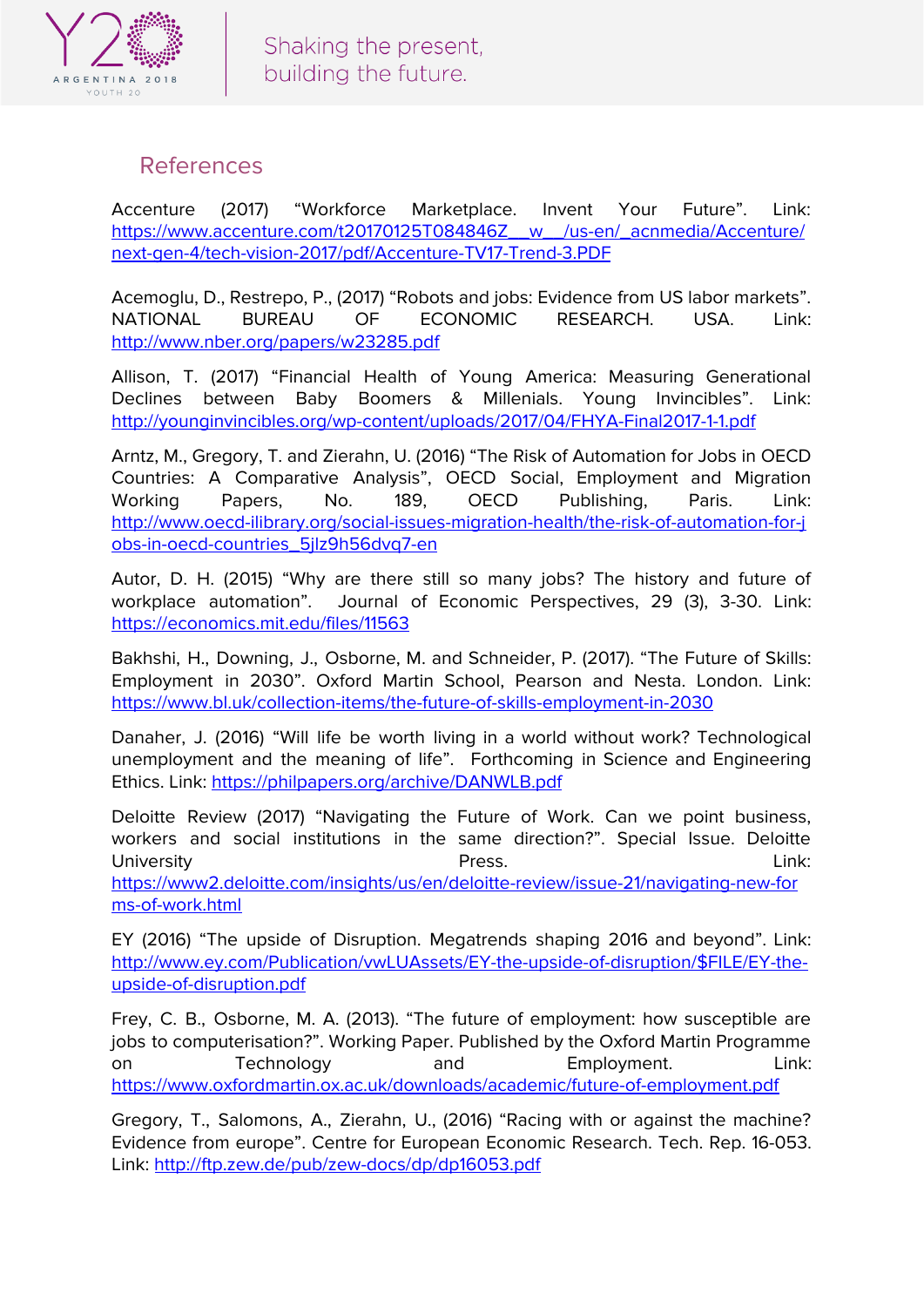

GSMA. 2015. Bridging the gender gap: Mobile access and usage in low- and middle-income countries. g: GSMA.

ILO (2017) "The Future of Work We Want: A global dialogue". International Labour Organization. Link:

<http://www.ilo.org/global/topics/future-of-work/dialogue/lang--en/index.htm>

Ivanschitz & Korn (2018). Digital Transformation and Jobs: Building a Cloud for Everyone, 49 U. Miami Inter-Am. L. Rev. 39 (2018) Available at: https://repository.law.miami.edu/umialr/vol49/iss1/4McKinsey Global Institute (2017) "Jobs Lost, Jobs Gained: Workforce transitions in a time of Automation". McKinsey&Company. Link:

[https://www.mckinsey.com/mgi/overview/2017-in-review/automation-and-the-future-of](https://www.mckinsey.com/mgi/overview/2017-in-review/automation-and-the-future-of-work/jobs-lost-jobs-gained-workforce-transitions-in-a-time-of-automation) [-work/jobs-lost-jobs-gained-workforce-transitions-in-a-time-of-automation](https://www.mckinsey.com/mgi/overview/2017-in-review/automation-and-the-future-of-work/jobs-lost-jobs-gained-workforce-transitions-in-a-time-of-automation)

McKinsey Global Institute (2017) "Technology, jobs, and the future of work" McKinsey&Company. Link:

[https://www.mckinsey.com/global-themes/employment-and-growth/technology-jobs-a](https://www.mckinsey.com/global-themes/employment-and-growth/technology-jobs-and-the-future-of-work) [nd-the-future-of-work](https://www.mckinsey.com/global-themes/employment-and-growth/technology-jobs-and-the-future-of-work)

McKinsey Global Institute (2017) "A Future that Works: Automation, Employment and Productivity. Executive summary". McKinsey&Company, Link: [https://www.mckinsey.com/~/media/McKinsey/Global%20Themes/Digital%20Disruptio](https://www.mckinsey.com/~/media/McKinsey/Global%20Themes/Digital%20Disruption/Harnessing%20automation%20for%20a%20future%20that%20works/MGI-A-future-that-works-Executive-summary.ashx) [n/Harnessing%20automation%20for%20a%20future%20that%20works/MGI-A-future-t](https://www.mckinsey.com/~/media/McKinsey/Global%20Themes/Digital%20Disruption/Harnessing%20automation%20for%20a%20future%20that%20works/MGI-A-future-that-works-Executive-summary.ashx) [hat-works-Executive-summary.ashx](https://www.mckinsey.com/~/media/McKinsey/Global%20Themes/Digital%20Disruption/Harnessing%20automation%20for%20a%20future%20that%20works/MGI-A-future-that-works-Executive-summary.ashx)

OECD (2009) "The Jobs Crisis: What Are the Implications for Employment and Social Policy?". OECD Employment Outlook Tackling the Jobs Crisis. Chapter 1. Link: [http://www.oecd.org/employment/emp/45219634.pdf?TSPD\\_101\\_R0](http://www.oecd.org/employment/emp/45219634.pdf?TSPD_101_R0)

OECD (2016) "Automation and Independent Work in Digital Economy". Policy Brief on The Future of Work. Link: <http://www.oecd.org/employment/future-of-work/>

OECD (2016a) "Skills for a Digital World". Policy Brief on The Future Of Work. Link: <http://www.oecd.org/employment/future-of-work/>

OECD (2016b) "OECD Employment Outlook 2016", OECD Publishing, Paris. Link: <https://www.etui.org/content/download/23968/199377/file/OECD+report.pdf>

OECD (2017) "Future of Work and Skills". Paper presented at the 2nd Meeting of the G20 Employment Working Group. Germany. Link: [http://www.oecd.org/els/emp/wcms\\_556984.pdf](http://www.oecd.org/els/emp/wcms_556984.pdf)

OECD(2017b), OECD Employment Outlook 2017, OECD Publishing, Paris. [http://dx.doi.org/10.1787/empl\\_outlook-2017-en](http://dx.doi.org/10.1787/empl_outlook-2017-en)

PwC (2017) "Workforce of the Future. The competing forces shaping 2030". Link: [https://www.pwc.com/gx/en/services/people-organisation/workforce-of-the-future/wor](https://www.pwc.com/gx/en/services/people-organisation/workforce-of-the-future/workforce-of-the-future-the-competing-forces-shaping-2030-pwc.pdf) [kforce-of-the-future-the-competing-forces-shaping-2030-pwc.pdf](https://www.pwc.com/gx/en/services/people-organisation/workforce-of-the-future/workforce-of-the-future-the-competing-forces-shaping-2030-pwc.pdf)

PwC (2018). "Will robots really steal our jobs? An international analysis of the potential long term impact of automation" Link: